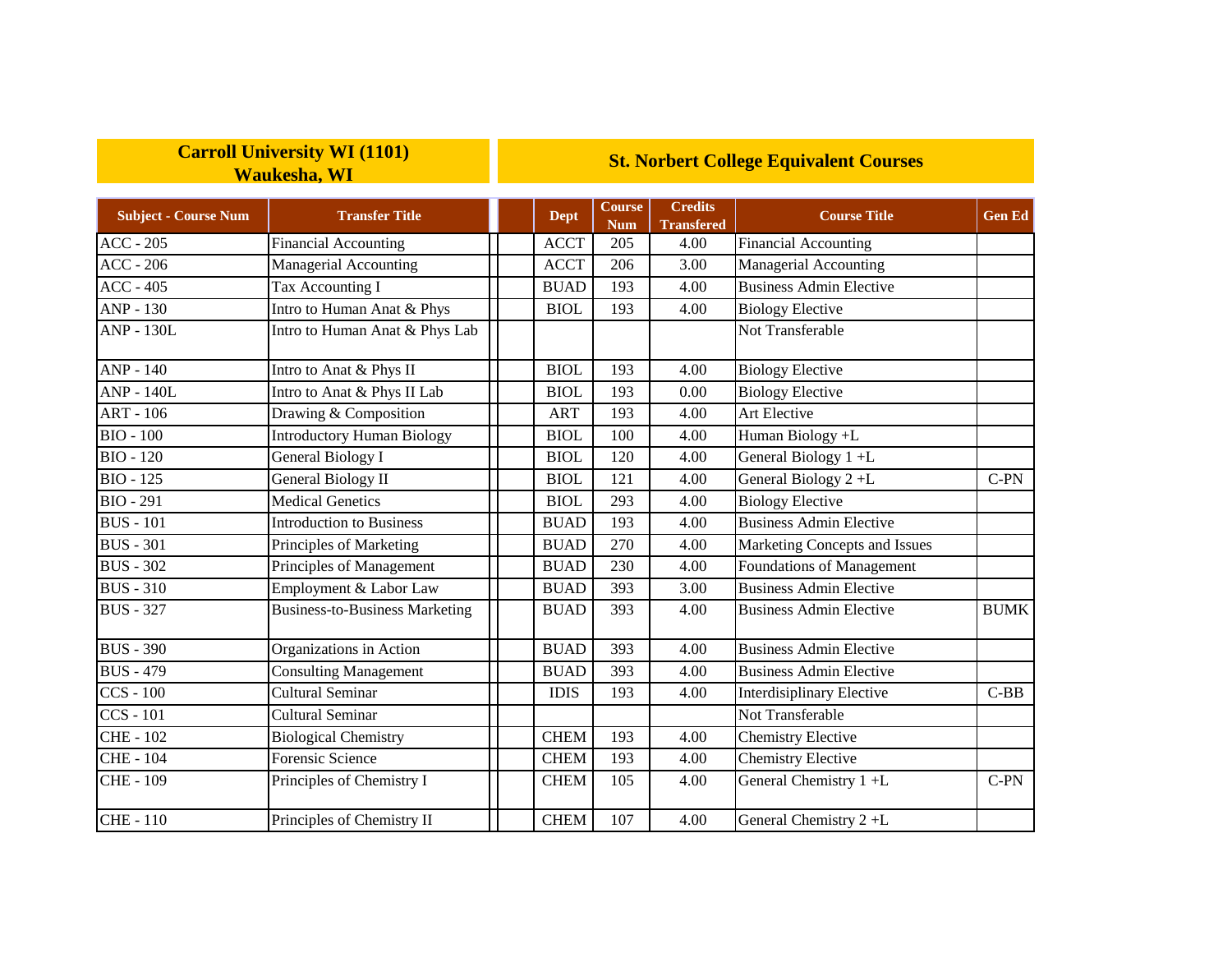| <b>CMP</b> - 112              | <b>Computational Thinking I</b>      | <b>SSCI</b> | 224 | 4.00 | <b>Basic Statistics</b>             | $C-QR$                                                                                   |
|-------------------------------|--------------------------------------|-------------|-----|------|-------------------------------------|------------------------------------------------------------------------------------------|
| COC - 207                     | <b>Intercultural Communication</b>   | <b>COME</b> | 330 | 4.00 | <b>Intercultural Communication</b>  | C-AD,                                                                                    |
|                               |                                      |             |     |      |                                     | $C-DD$<br>C-AD,<br>$C-DD$<br>$C$ -IS<br>$C$ -IS<br>$C$ -IS<br>$C-WT$<br>$C-DD$<br>$C-DD$ |
| <b>COM - 101</b>              | Principles of Communication          | <b>COME</b> | 193 | 4.00 | Comm + Media Studies Elective       |                                                                                          |
| <b>COM - 207</b>              | <b>Intercultural Communication</b>   | <b>COME</b> | 330 | 4.00 | <b>Intercultural Communication</b>  |                                                                                          |
|                               |                                      |             |     |      |                                     |                                                                                          |
| $\overline{\text{CSC}}$ - 107 | Problem Solving w/ Info Techn.       | <b>CSCI</b> | 193 | 2.00 | <b>Computer Science Elective</b>    |                                                                                          |
| CSC - 109                     | <b>Technological Productivity</b>    | <b>CSCI</b> | 193 | 2.00 | <b>Computer Science Elective</b>    |                                                                                          |
| CSC - 110                     | Problem Solving thru Progrmmng       | <b>IDIS</b> | 193 | 4.00 | <b>Interdisiplinary Elective</b>    |                                                                                          |
| $\overline{\text{CSC}}$ - 211 | Database, Web Creation & Ntwrk       | <b>CSCI</b> | 293 | 4.00 | <b>Computer Science Elective</b>    |                                                                                          |
| $ECO - 110$                   | <b>Introduction to Economics</b>     | <b>ECON</b> | 100 | 4.00 | <b>Fundamentals of Economics</b>    |                                                                                          |
| ECO - 124                     | Principles of Econ I - Micro         | <b>ECON</b> | 102 | 4.00 | Microeconomics                      |                                                                                          |
| $ECO - 225$                   | Principles of Econ II - Macro        | <b>ECON</b> | 101 | 4.00 | Macroeconomics                      |                                                                                          |
| <b>EDU - 203</b>              | <b>Educational Psychology</b>        | <b>EDUC</b> | 293 | 4.00 | <b>Education Elective</b>           |                                                                                          |
| <b>EDU</b> - 209              | <b>Educ in Multicultural Context</b> | <b>EDUC</b> | 293 | 4.00 | <b>Education Elective</b>           |                                                                                          |
| <b>EDU - 210</b>              | Field Experience in Educ 1           | <b>EDUC</b> | 293 | 4.00 | <b>Education Elective</b>           |                                                                                          |
| <b>ENG - 157</b>              | Heroes + Anti-Heroes                 | <b>ENGL</b> | 193 | 4.00 | <b>English Elective</b>             |                                                                                          |
| <b>ENG - 170</b>              | Writing Seminar                      | <b>IDIS</b> | 100 | 4.00 | <b>College Writing</b>              |                                                                                          |
| <b>ENV - 105</b>              | <b>Earth Science</b>                 | <b>ENVS</b> | 193 | 4.00 | <b>Environmntl Science Elective</b> |                                                                                          |
| <b>ENVI</b> - 120             | Conserv + Envmtl Impvmt              | <b>ENVS</b> | 193 | 4.00 | <b>Environmntl Science Elective</b> |                                                                                          |
| <b>FYS</b> - 100              | <b>First Year Seminar</b>            | <b>IDIS</b> | 193 | 4.00 | <b>Interdisiplinary Elective</b>    |                                                                                          |
| $HIS - 103$                   | Roots of the Western World           | <b>HIST</b> | 112 | 4.00 | Westrn Civ 1:Bronze/Renaissnce      |                                                                                          |
| HIS - 105                     | America to 1877                      | <b>HIST</b> | 114 | 4.00 | History of the United States 1      |                                                                                          |
| <b>HIS - 106</b>              | America Since 1877                   | <b>HIST</b> | 115 | 4.00 | History of the United States 2      |                                                                                          |
| LEA - 190                     | Leadershp & Personal Effctvnss       | <b>LEAD</b> | 193 | 4.00 | Leadership Studies Elective         |                                                                                          |
| <b>MAT-091</b>                | Mathematics Review                   |             |     |      | Not Transferable                    |                                                                                          |
| <b>MAT - 098</b>              | Pre-Algebra I                        |             |     |      | Not Transferable                    |                                                                                          |
| <b>MAT-101</b>                | Intermediate Algebra                 | <b>MATH</b> | 102 | 4.00 | <b>Basic Algebra</b>                |                                                                                          |
| <b>MAT-102</b>                | Review of Interm. Algebra            | <b>MATH</b> | 193 | 2.00 | <b>Mathematics Elective</b>         |                                                                                          |
| <b>MAT</b> - 112              | <b>Introduction to Statistics</b>    | <b>SSCI</b> | 224 | 4.00 | <b>Basic Statistics</b>             | $C-QR$                                                                                   |